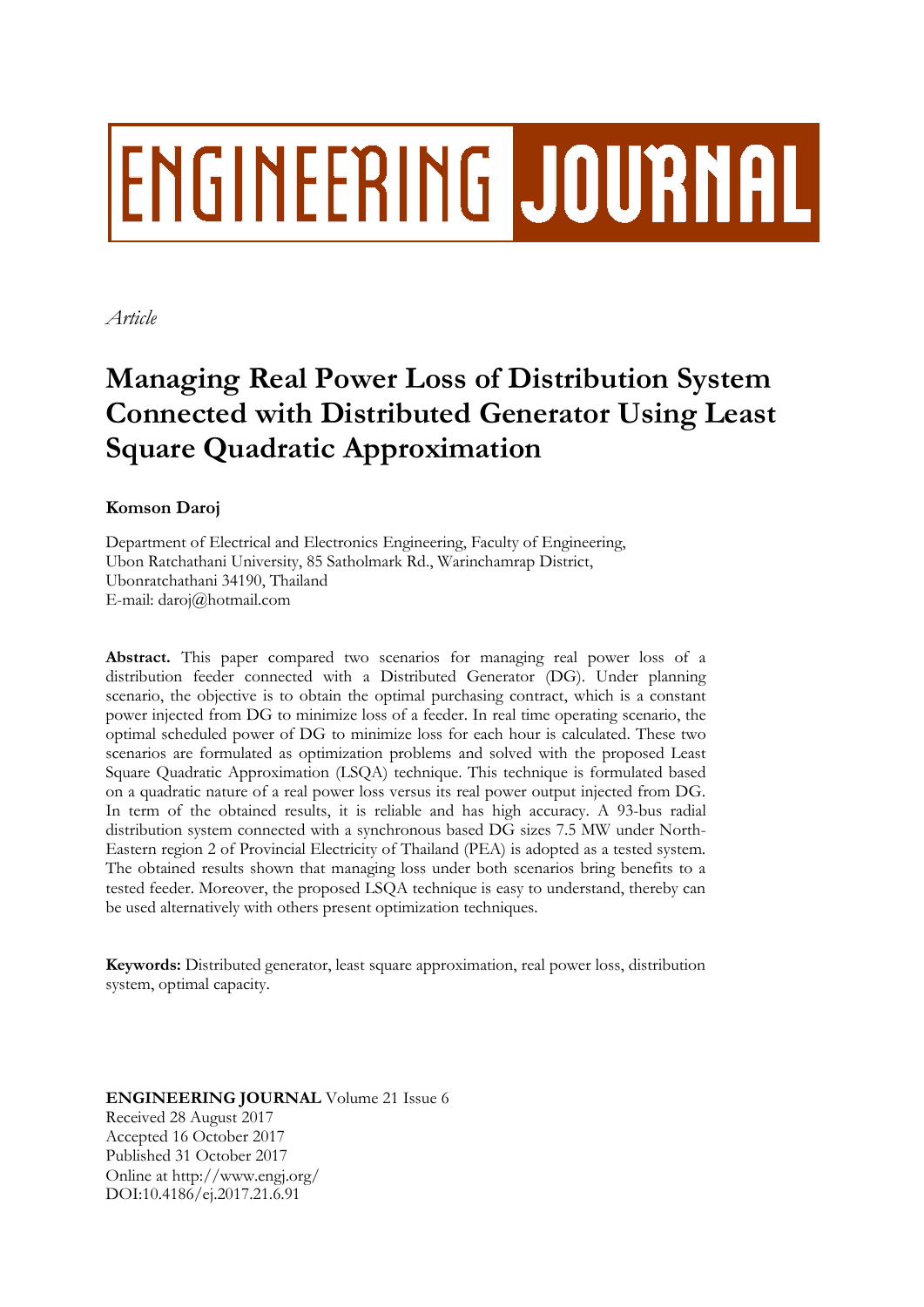#### **1. Introduction**

High penetration of DG connected in a distribution system has significance impacts to the end customers in term of reliability and quality of supply [1], [2]. To compatible with the unpleasant impacts from DG, this circumstance required for administered strategies and technologies. For example, the used of advanced inverter technologies, Static Var Compensator (SVC), and Energy Storage (ES) system can solve the problem of voltage fluctuations occurred from an intermittent resource nature of Photovoltaic (PV) and Wind Turbine (WT) plants. However, these technologies are not mature and rely on them has an expensive cost [3]. In contrast with mitigating some disadvantages from a feeder connected with high penetration of DG, gaining the benefits use from DG to reduce real power loss of a system is of interested [4]. Consequently, launching the appropriate policies and regulations for mitigating unsuitable impacts, meanwhile accommodating several benefits use of DG are respectable strategies. This can be done through both the planning and real time operating stages. The achievement depends on several factors e.g., the government policies, proper utility's regulations, and the structure of electric supply industry.

The real power loss and voltage profile of a distribution feeder connected with DG depend on various factors e.g., type, size, and location of DG and also the profile of loads distributed along a feeder [5], [6]. The size of DG has limit by technical factors e.g., capacity of a primary distribution line, short circuit level, and reliability and quality impacts. The intervened policy by rewarding or penalizing DG's owner due to the proper size and location of DG in planning stage can be found in literature [7] however it still not be implemented in any utility. For some countries like Thailand, almost of DGs under VSPP (Very Small Power Producer) program is normally invested by private sectors without intervention from the government agencies [8]. Therefore, gaining benefits of DG by governing its size and location as proposed in [7] cannot be implemented at present stage. In the future, this situation may be changed due to drastically increasing penetration level of DG and their impacts to the end customers in a system.

The methodologies for reducing distribution real power loss of a system connected with DG under operating stage attracted much attention. This can be implemented under several programs e.g.: demand side management, demand response, and peak demand shaving programs [9]. In UK, the Distribution Network Operator (DNO) is reward or penalized for the loss lower or higher than the target. This regulation support DNO to perform mechanism to manage loss by using; i) call on customers who have backup generators during peak periods, and ii) perform DG dispatch programs to supply peaking, reserve or load management capability [10].

In this paper, the LSQA algorithm is proposed to solve an optimization problem of managing real power loss. The methodology of LSQA relies on a quadratic nature between the real power injected from DG and its associated real power loss in a distribution feeder. The frameworks of managing loss are formulated as an optimization problem, which can be classified into two sub-problems i.e., planning with the optimal capacity contract and the optimal dispatching real power of DG under real time operating stage problems. The advantage of the proposed LSQA is easy for understanding when compare with others optimization techniques. The proposed methodology is tested with a 93-bus radial feeder connected with a DG sized 7.5 MW. The obtained results provide the satisfactory of reducing real power loss both under planning and real time operating stages

#### **2. Impact of DG Power to Real Power Loss**

In a transmission system, at a specified time, real power loss can be simplified into a quadratic equation of the generated power. This relationship can be represented as a matrix called B coefficient matrix, which is classically use for Economic Dispatch (ED) and Optimal Power Flow (OPF) problems [11]. This relationship has more strong in a primary distribution than a transmission systems due to limitation of control variables and the absent of parallel flow path. For any voltage control mode of DG i.e.: constant power factor, constant voltage, and constant reactive power, real power loss can be approximated from (1).

$$
P_{Loss} = a(P_G)^2 + bP_G + c \tag{1}
$$

The term  $P_G$  is a real power injected from DG. The coefficients *a, b,* and *c* are constant values obtained from a LSQA method, which can be presented in the next section.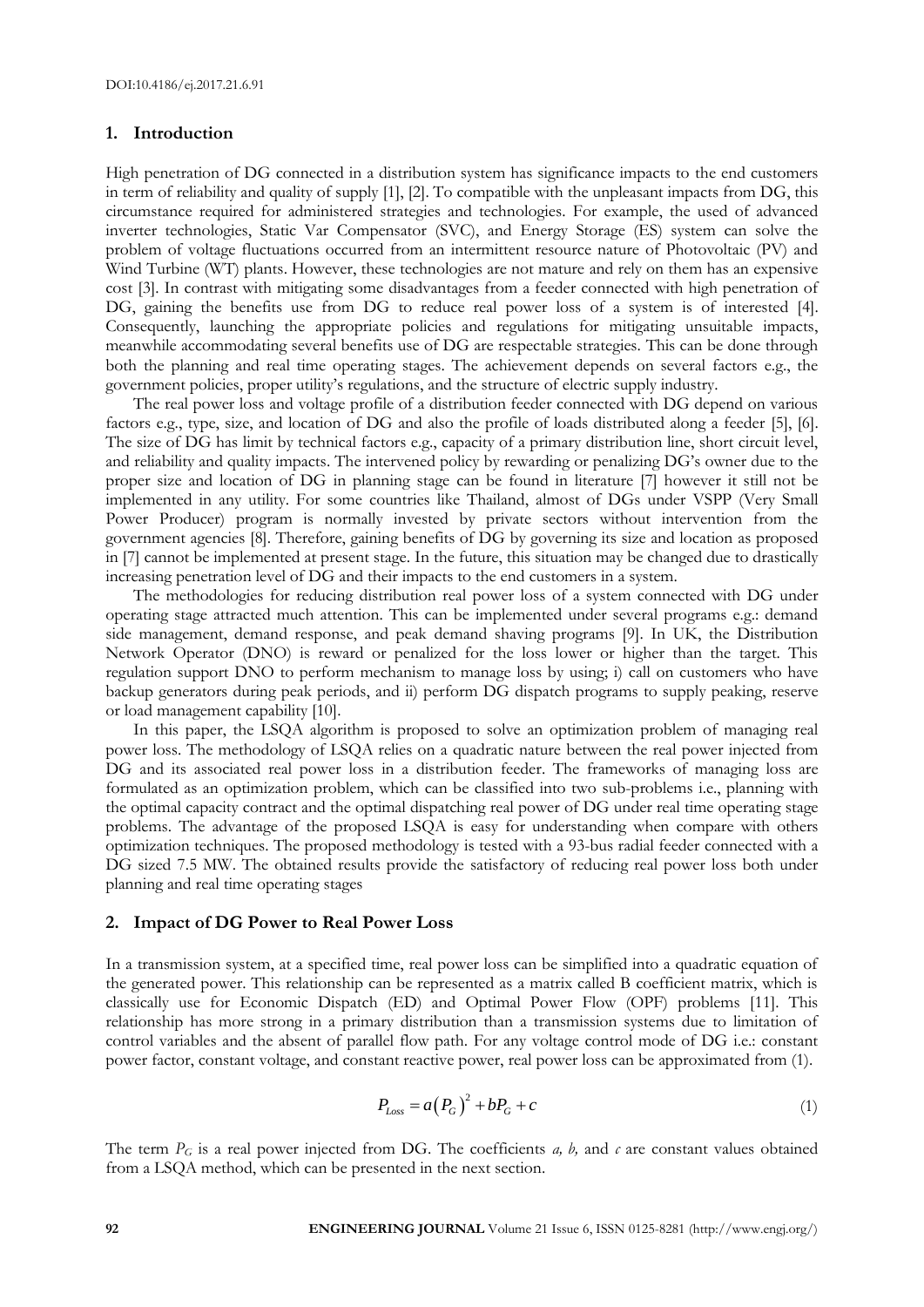#### **3. The LSQA [12]**

Given the scripts *G, P, Loss* and *n* are denoted for DG bus, real power, real power loss and a number of snap shot data between *P<sup>G</sup>* and its associated real power loss respectively. The LSQA is proposed to represent the quadratic nature relationship between generated power from DG and the real power loss of a distribution feeder, which can be formulated as follow:

- (i) Generate *n* series of points between the generated power from DG and its associated distribution  $\text{loss; } \left(P_G^i, P_{Loss}^i\right)$ , using a power flow equation,
- (ii) From (i), the function of the sum square of the loss deviation for *n* number of coordination pairs can be illustrated as (2)

$$
F(a,b,c) = \sum_{i=1}^{n} \left(\Delta P_{\text{Loss}}^{i}\left(a,b,c\right)\right)^{2},\tag{2}
$$

where  $\Delta P_{\text{\tiny{Loss}}}^{i} (a,b,c)$  is a loss deviation function obtained from the predicted loss formula and the loss obtained from a power flow equation, which can be stated in (3)

$$
\Delta P_{\text{Loss}}^{i} (a, b, c) = \left( \left( P_{G}^{i} \right)^{2} a + \left( P_{G}^{i} \right) b + c \right) - P_{\text{Loss}}^{i}, \tag{3}
$$

(iii) To obtain the coefficients *a, b,* and *c* from (2) satisfied the minimal condition, the gradient of (2) respect to these coefficient must be zero as below

$$
2\sum_{i=1}^{n} \Biggl(\Bigl(P_G^{i}\Bigr)^2 \Bigl(\Delta P_{\text{Loss}}^{i} (a,b,c)\Bigr)\Bigr) = 0
$$
  

$$
2\sum_{i=1}^{n} \Biggl(\Bigl(P_G^{i}\Bigr) \Bigl(\Delta P_{\text{Loss}}^{i} (a,b,c)\Bigr)\Bigr) = 0
$$
  

$$
2\sum_{i=1}^{n} \Bigl(\Delta P_{\text{Loss}}^{i} (a,b,c)\Bigr) = 0
$$
 (4)

(iv) Rearranged Eq. (4) and represented in a matrix form as (5)  
\n
$$
\left[\sum_{i=1}^{n} (P_G^i)^4 \sum_{i=1}^{n} (P_G^i)^3 \sum_{i=1}^{n} (P_G^i)^2\right]_{i=1}^{n} = \left[\sum_{i=1}^{n} (P_{Loss}^i) (P_G^i)^2\right]_{i=1}^{n}
$$
\n
$$
\left[\sum_{i=1}^{n} (P_G^i)^3 \sum_{i=1}^{n} (P_G^i)^2 \sum_{i=1}^{n} (P_G^i) \right]_{i=1}^{n} = \left[\sum_{i=1}^{n} (P_{Loss}^i) (P_G^i)\right],
$$
\nand\n(5)  
\n
$$
\sum_{i=1}^{n} (P_G^i)^2 \sum_{i=1}^{n} (P_G^i) \left[n \sum_{i=1}^{n} (P_{Loss}^i)\right]
$$

- (v) Equation (5) can be solved easily to obtained the coefficients *a, b,* and *c*, and
- (vi) Eventually the generated power from DG;  $P_G$ , that resulted in the minimal loss is  $-b/2a$ .

#### **4. Calculation Algorithm**

The optimal *P<sup>G</sup>* obtained from the procedures presented in section 3 is an approximated value obtained from the quadratic nature of the real power loss of a distribution feeder connected with DG. To obtain the accurate optimal *PG*, the procedures have to be calculated iteratively. During trial and error, it found that the accuracy of the solution is not depends on a number of pairs of data but depends on proximity of the data to the optimal value. Accordingly, a three-point set cutting algorithm is proposed to fined tune the accuracy of the solution, which can be described below.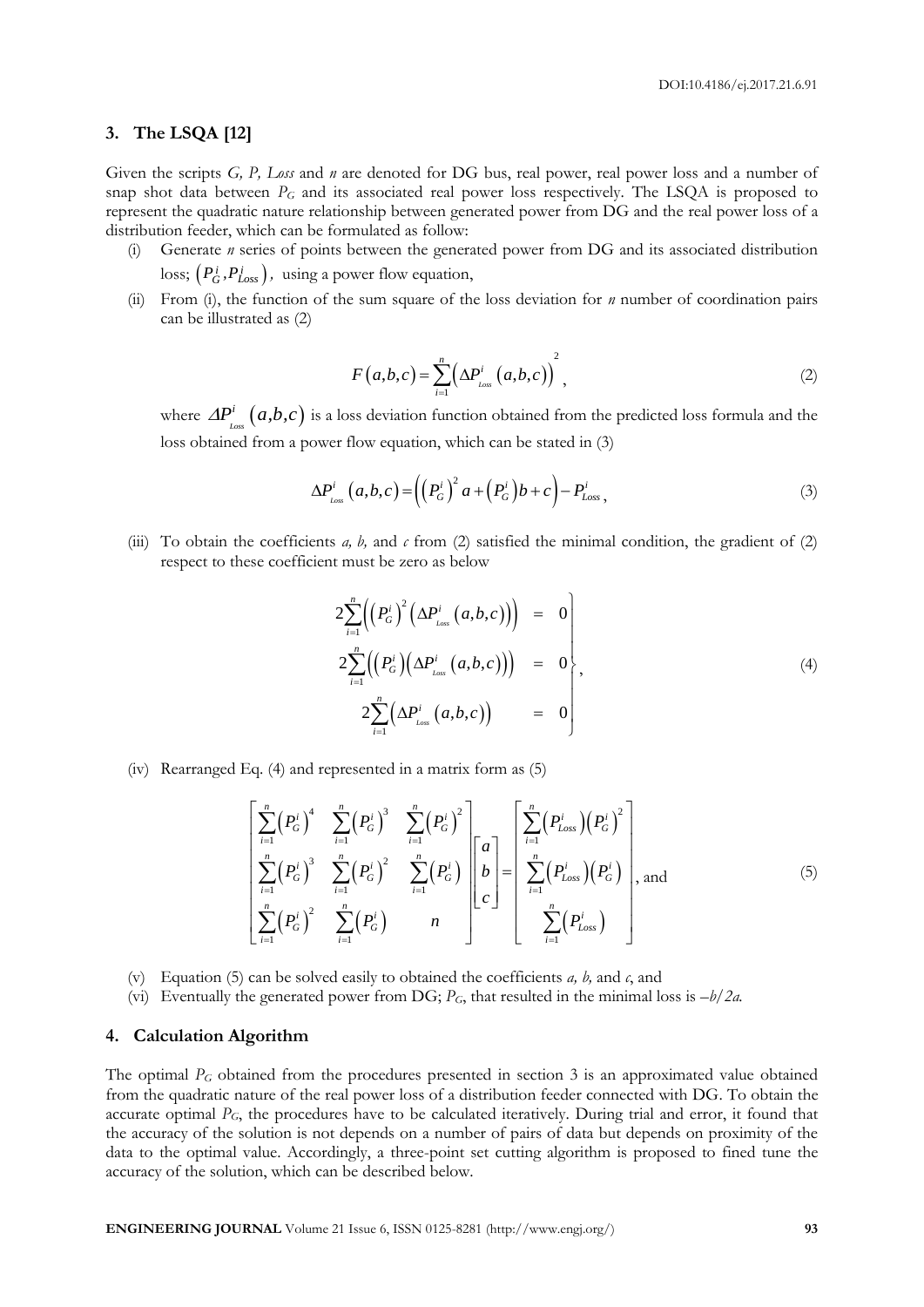- (i) Generate three pairs of data between the generated power from DG and its associated distribution loss,  $(P_G^1, P_{Loss}^1)$ ,  $(P_G^2, P_{Loss}^2)$ , and  $(P_G^3, P_{Loss}^3)$  using a power flow calculation.
- (ii) Calculate the approximated optimal *P<sup>G</sup>* as described in section 3 and its associated real power loss.
- (iii) Replace the optimal *P<sup>G</sup>* and its associated real power loss to the most deviated previous data.
- (iv) Repeat until the convergence criterion is satisfied.

The formulation of LSQA in (3) is not limit to a real power loss function. It can be applied further to an energy loss function of summing the product between real power loss and time step of all specified periods.

#### **5. Optimization Framework**

#### **5.1. Objective Function**

The objective function of the both scenarios of managing loss under planning and operating stages is the same as shown in (6).

Minimize 
$$
E_{Loss} = \sum_{t=1}^{T} (P_{Loss}^t \Delta T)
$$
, (6)

The variables *t* is denoted for a specified period of time.

#### **5.2. Common Constraints**

The common constrains of the both scenarios are

$$
\left(P_{sch_i}^t + jQ_{sch_i}^t\right) = \sum_{j=1}^N \left(P_{ij}^t + jQ_{ij}^t\right), \quad \forall i, j \in \mathbb{N}, \ \forall t \in \mathbb{T}, \tag{7}
$$

$$
Q_G^{\min} \le Q_G^t \le Q_G^{\max}, \quad \forall t \in T_{\text{, and}}
$$
 (8)

$$
V_k^{\min} \le V_k^t \le V_k^{\max}, \quad \forall k \in \mathbb{N}, \forall t \in \mathbb{T}, \tag{9}
$$

Scripts *N* and *T* are denoted for a number of buses in a system and a number of time periods respectively. The equality constraint as stated in (7) is a power flow equation. The inequality constraints as stated in (8) and (9) are to ensure that reactive power of DG and system voltage profiles are regulated within an acceptable range.

#### **5.3. Characteristic Constraints**

The control variables of the two scenarios for managing real power loss are difference. Accordingly, their associated constraints satisfying the objective function of (6) have their own character, which can be described below.

 $\bullet$  Under planning stage, assumed that DG supplied power at an optimal purchasing contract,  $P_G^{Opt}$ , which is a constant power injected from DG at all specified period as shown in (10).

$$
P_G^t = P_G^{Opt}, \qquad \forall t \in T \tag{10}
$$

 **Under operating stage,** the scheduled power from DG is assumed to be controlled optimally within an acceptable range as shown in (11) to minimize the real power loss for each period.

$$
P_G^{\min} \le P_G^t \le P_G^{\max}, \qquad \forall t \in T \tag{11}
$$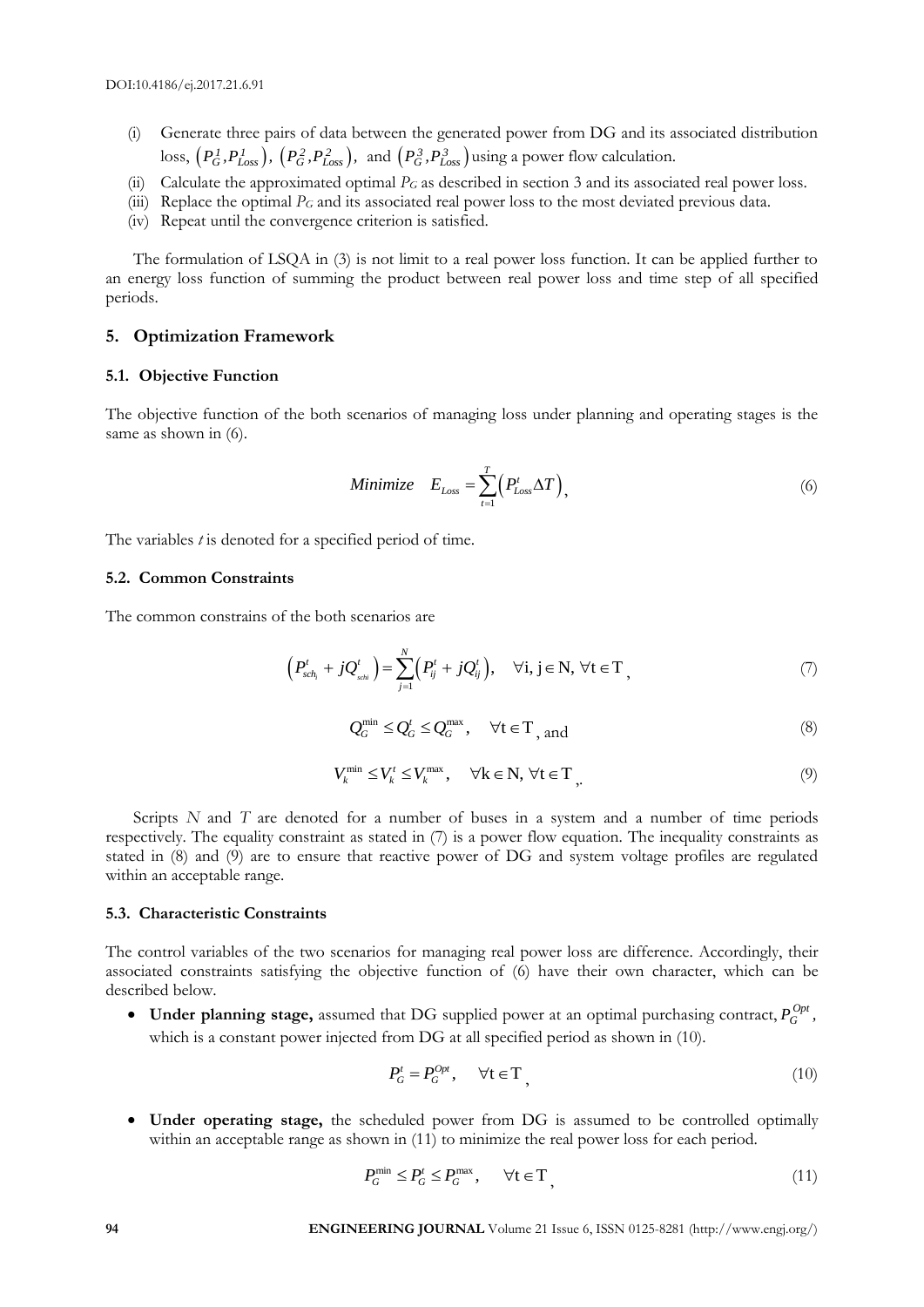# **6. Test System**

Topology of the 93-bus radial distribution system connected with a synchronous DG capacity of 7.5 MW at bus No. 42 as shown in Fig. 1 is used as a tested system. A daily load profile of this system with peak demand of 6.42 MW is shown in Fig. 2.



Fig. 1. Network topology of a 93-bus radial distribution system.



Fig. 2. Daily load profile of a tested system.

**ENGINEERING JOURNAL** Volume 21 Issue 6, ISSN 0125-8281 (http://www.engj.org/) **95**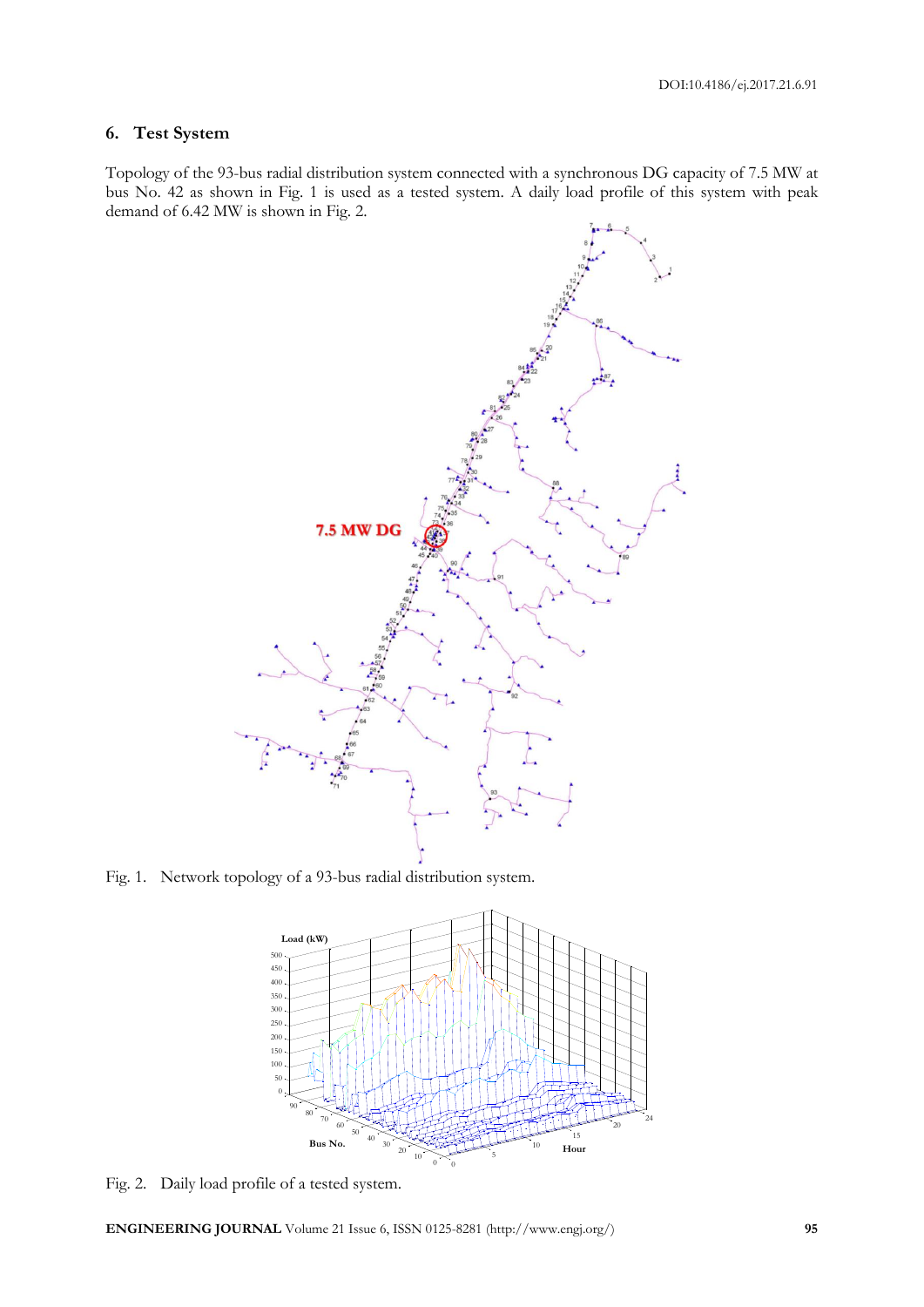## **7. Numerical Results**

#### **7.1. Base-case Characteristics**

Two based-cases i.e., cases with and without a 7.5 MW DG are simulated in this section. The voltage magnitude of a substation and a DG buses are set as 1.02 and 1.05 p.u. respectively. The obtained result of voltage profiles can be shown in Fig. 3 and Fig. 4.



Fig. 3. System voltages in case of without DG.

From Fig. 3, magnitude of the voltage in the system is slightly decreased from the substation bus to the remote end buses. For groups of bus located at the remote end side, they have voltage magnitude less than a lower bound of an unacceptable range. This profile is changed due to the presence of DG at bus No. 42. At this bus, the voltage is pulled up to its set point. Consequently, the voltage magnitude of the overall system is improved as shown in Fig. 4.



Fig. 4. System voltages in case of connecting with a DG capacity of 7.5 MW.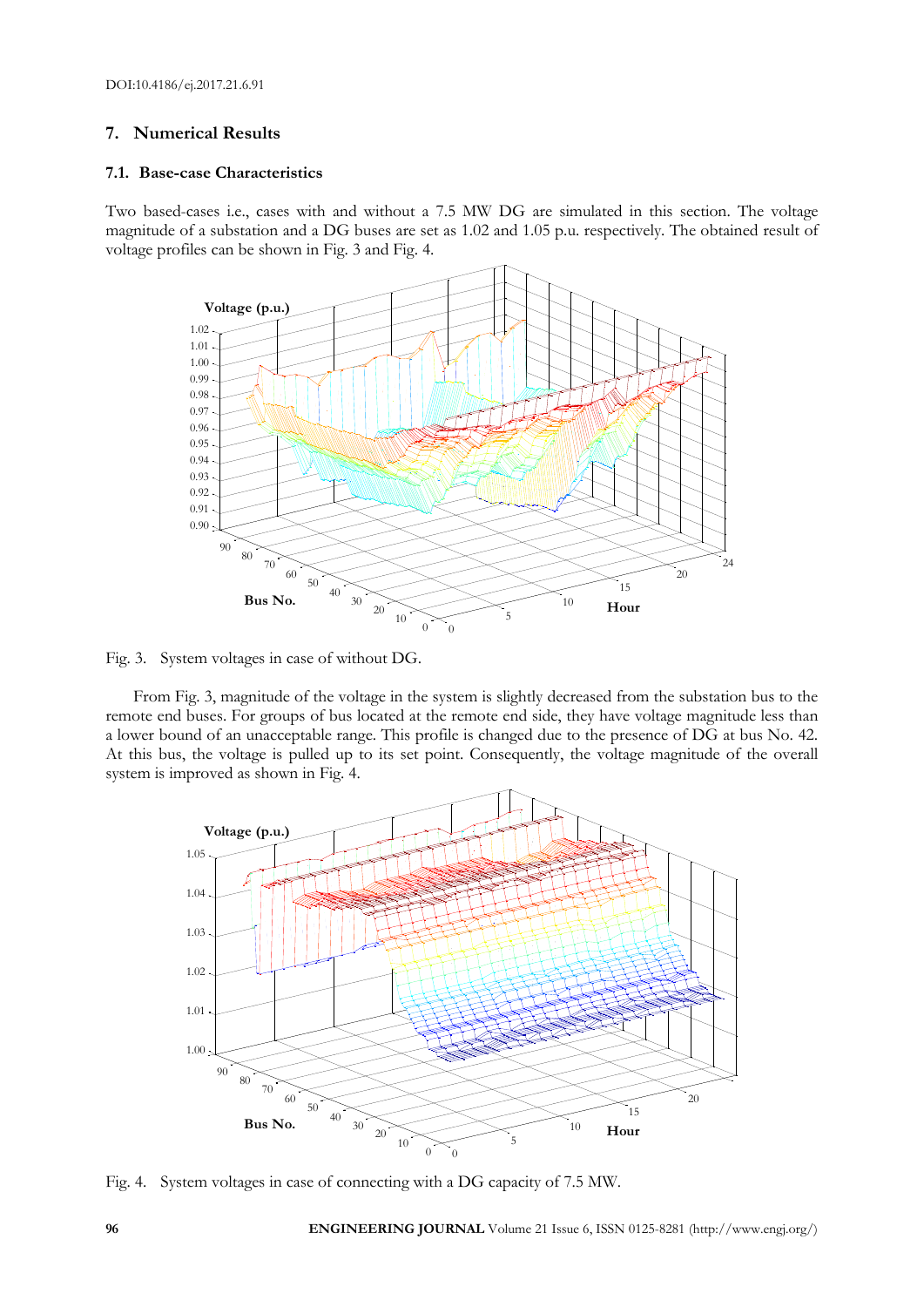DOI:10.4186/ej.2017.21.6.91



Hourly real power loss of these two cases, without DG and with DG, can be shown in Fig. 5

Fig. 5. Hourly power loss of a system.

From Fig. 5, due to the presence of DG, the real power losses are increased during the low load hours from 23:00 – 05:00 and 08:00 – 17:00 and the losses are decreased during the intermediate load and the high load hours from  $06:00 - 07:00$  and  $18:00 - 22:00$  respectively. In term of daily energy loss, it is increased from 4.764 to 5.841 MWh.

#### **7.2. The Optimal Purchasing Contract**

To mitigate disadvantage of DG to energy loss of the system, the optimal purchasing contract has to be evaluated. For the location of DG at bus No. 42, the relationship of the quantity of real power signed in the purchasing contracts versus its associated daily energy loss can be shown in Fig. 6.



Fig. 6. Quantity of the purchasing contract to the energy loss.

From the quadratic relationship illustrated in Fig. 6, the optimal power of the purchasing contract is between 4.00 -5.00 MW. To clarify, the LSQA technique described in section 3, a numerical example by using three points of purchasing contract 3.5, 4, and 4.5 MW as shown in Fig. 6 is presented as follow;

- (i) Generate three points of the data between generated power from DG (MW) and its associated energy loss (MWh) i.e., (3.5,1.254195), (4.0,1.098839), and (4.5,1.162539),
- (ii) The function of the sum square of the energy loss deviation can be shown in (12)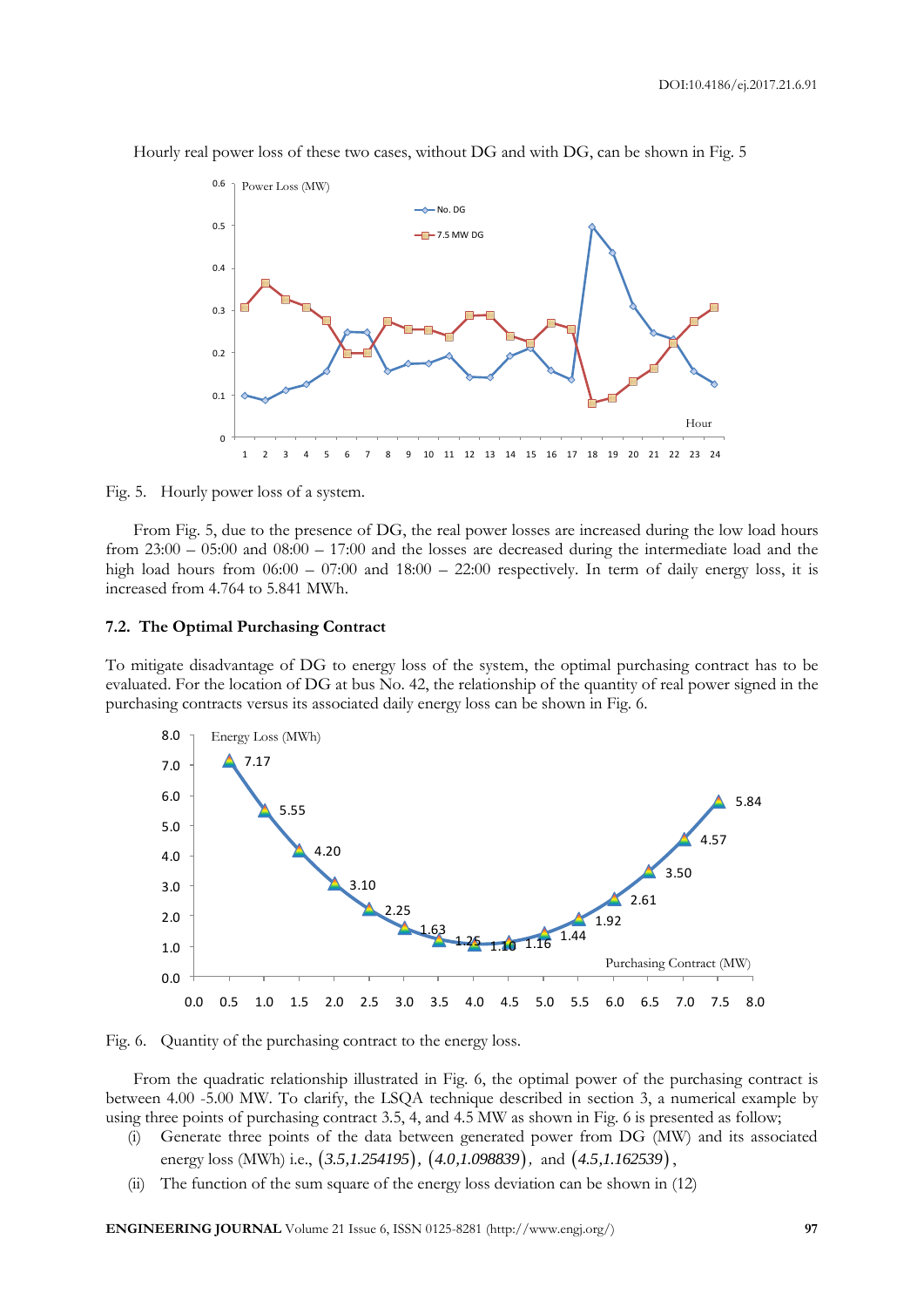$$
F(a,b,c) = \frac{(3.5^2a + 3.5b + c - 1.254195)^2 + (4^2a + 4b + c - 1.098839)^2 + (4.5^2a + 4.5b + c - 1.162539)^2}{(12)}
$$
\n(12)

(iii) The partial derivative of 
$$
F(a,b,c)
$$
 respect to a, b and c can be shown in (13) – (15) respectively,  
\n
$$
\frac{\partial F(a,b,c)}{\partial a} = \begin{pmatrix} 2(3.5)^2 (3.5^2 a + 3.5b + c - 1.254195)^2 + \\ 2(4)^2 (4^2 a + 4b + c - 1.098839)^2 + \\ 2(4.5)^2 (4.5^2 a + 4.5b + c - 1.162539)^2 \end{pmatrix}
$$
\n(13)  
\n
$$
\frac{\partial F(a,b,c)}{\partial b} = \begin{pmatrix} 2(3.5)(3.5^2 a + 3.5b + c - 1.254195)^2 + \\ 2(4)(4^2 a + 4b + c - 1.098839)^2 + \\ 2(4.5)(4.5^2 a + 4.5b + c - 1.162539)^2 \end{pmatrix}
$$
\n(14)  
\n
$$
\frac{\partial F(a,b,c)}{\partial b} = \begin{pmatrix} 2(3.5^2 a + 3.5b + c - 1.254195)^2 + \\ 2(4^2 a + 4b + c - 1.098839)^2 + \\ 2(4.5^2 a + 4.5b + c - 1.162539)^2 \end{pmatrix}
$$
\n(15)

Terms from Eq. (13) – (15) must be zero to satisfy the minimal condition, thus  
\n
$$
\begin{pmatrix}\n(3.5)^2 (3.5^2 a + 3.5b + c - 1.254195)^2 + (4)^2 (4^2 a + 4b + c - 1.098839)^2 \\
+ 4.5^2 (4.5^2 a + 4.5b + c - 1.162539)^2\n\end{pmatrix} = 0
$$
\n
$$
\begin{pmatrix}\n3.5 (3.5^2 a + 3.5b + c - 1.254195)^2 + 4(4^2 a + 4b + c - 1.098839)^2 \\
+ 4.5 (4.5^2 a + 4.5b + c - 1.162539)^2\n\end{pmatrix} = 0
$$
\n
$$
\begin{pmatrix}\n(3.5^2 a + 3.5b + c - 1.254195)^2 + (4^2 a + 4b + c - 1.098839)^2 \\
+ (4.5^2 a + 4.5b + c - 1.162539)^2\n\end{pmatrix} = 0
$$

(iv) Rearrange Eq. (16), it can be represented in a matrix form as (17)  
\n
$$
\begin{bmatrix}\n816.1250 & 198.000 & 48.500 \\
198.000 & 48.500 & 12.000 \\
48.500 & 48.500 & 3\n\end{bmatrix}\n\begin{bmatrix}\na \\
b \\
c\n\end{bmatrix} =\n\begin{bmatrix}\n56.486727 \\
14.016464 \\
3.515573\n\end{bmatrix},
$$
\n(17)

- (v) Solve Eq. (17), the coefficients *a, b,* and *c*, are 0.438112, -3.596551 and 8.475252 respectively,
- (vi)  $P_G$  that resulted in the minimal loss can be calculated from  $-b/2a$ , which is 4.104603 MW.

The obtained result of the above numerical example can be summarized in Table 1. Additionally, the others results obtained from various difference number of data i.e., 5, 7, 9, 11, and 15 points distributed from the middle contract of 4 MW can also be shown.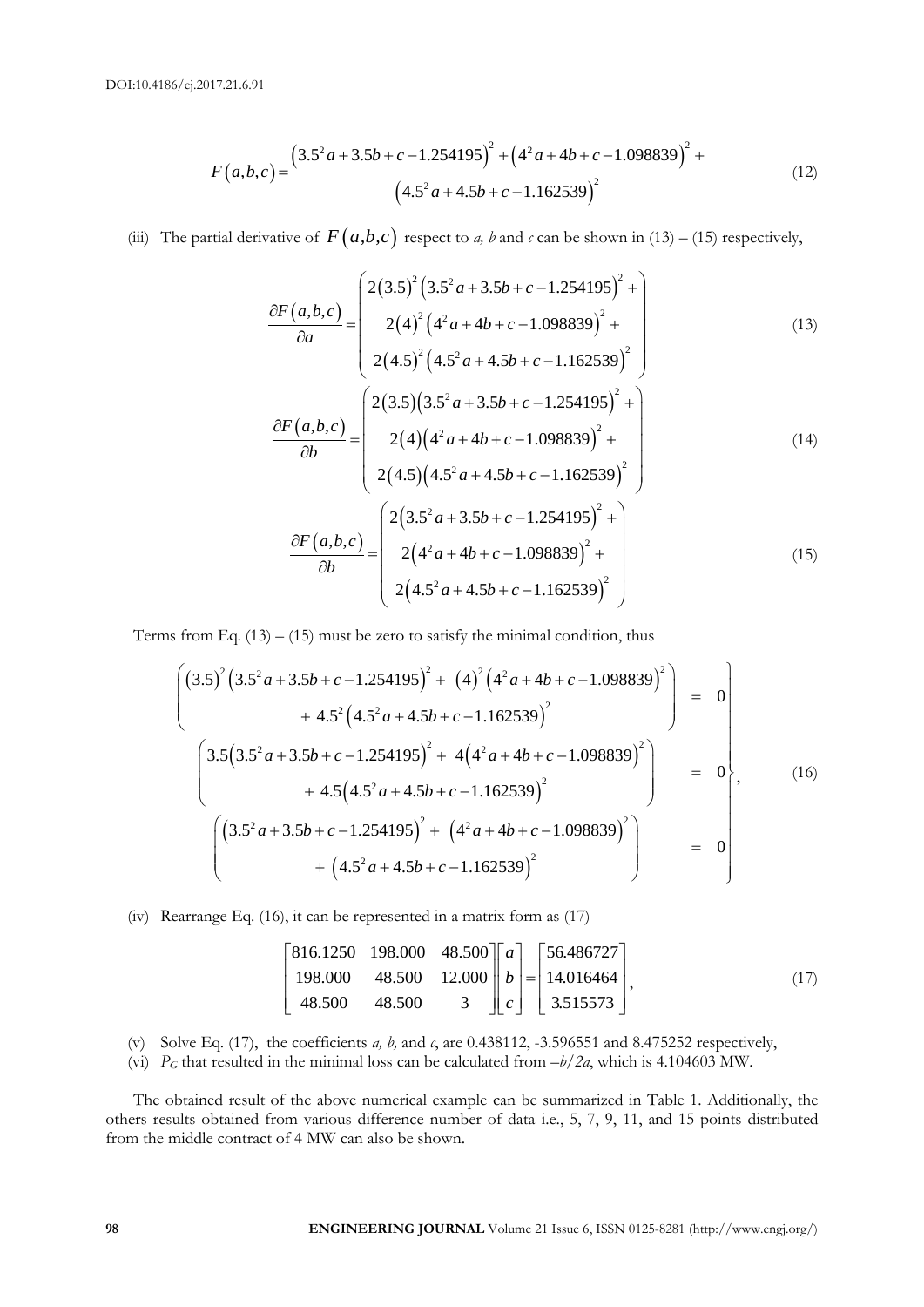| Number of<br><b>Points</b> | <b>Energy Loss Equation</b>       | $P_G^{Opt}$<br>(MW) | <b>Energy Loss</b><br>(MWh) |
|----------------------------|-----------------------------------|---------------------|-----------------------------|
| 3                          | $0.43811P^2 - 3.59655P + 8.47525$ | 4.104603            | 1.09424554                  |
| 5                          | $0.43833P^2 - 3.60314P + 8.49805$ | 4.110077            | 1.09426805                  |
|                            | $0.43867P^2 - 3.61305P + 8.53225$ | 4.118187            | 1.09434938                  |
|                            | $0.43911P^2 - 3.62631P + 8.57782$ | 4.129159            | 1.09455057                  |
| 11                         | $0.43967P^2 - 3.64295P + 8.63475$ | 4.142823            | 1.09494755                  |
| 13                         | $0.44035P^2 - 3.66302P + 8.70302$ | 4.159214            | 1.09563781                  |
| 15                         | $0.44114P^2 - 3.68656P + 8.78258$ | 4.178447            | 1.09674528                  |

|  |  |  | Table 1. Energy loss equation fit with different a number of points. |
|--|--|--|----------------------------------------------------------------------|
|  |  |  |                                                                      |

From Table 1, the accuracy of the solution is not depends on the number of points but depends on proximity of points used in the prediction. By applying a three-point set cutting algorithm as presented in section 3, the accurate energy loss equation can be shown in (18).

$$
E_{Loss} = 0.43367 (P_G)^2 - 3.55833 (P_G) + 8.39347,
$$
\n(18)

From Eq. (18), the optimal purchasing contract is 4.10258 MW with its associated energy loss of 1.09424 MWh.

#### **7.3. The Optimal Real Time Scheduling**

The optimal real power scheduling from DG is conducted in real time separately for each hour as stated in section 5.3. After apply a three-point set cutting algorithm described in section 3, the optimal  $P_G$  at each hour can be shown in Fig. 7. As a result, the associated energy loss under this scenario is 0.83502 MWh. It obviously found that this value is lower than the case of using the optimal purchasing contract, which is 1.09424 MWh.

The comparison of the hourly real power losses between these two scenarios is shown in Fig. 8. In conclusion, during the low and high load periods from18:00 – 05:00, the real energy losses obtained from the optimal scheduling power method are significant lower than the value obtained from the optimal purchasing contract method. Meanwhile, the real energy losses from 05:00 – 18:00 obtained from both scenarios are quite similar.

#### **8. Conclusions**

In this paper, two scenarios for managing real power loss of a distribution feeder connected with DG under planning and real time operating stages are proposed. This is a significance issue for the planner due to a high penetration of DG in distribution system in the future. These two scenarios are formulated as optimization problems of minimizing real power loss and solved with the proposed LSQA technique. The achievement of this technique is due to quadratic nature of a real power loss versus its real power output injected from DG. Thus, it is easy to understand, reliable and has high accuracy enough to competitive with others optimization techniques. The proposed methodology is tested with a 93-bus radial distribution feeder connected with a synchronous DG sizes 7.5 MW. The obtained results shown that by managing under the both scenarios the real power loss had decreased from 5.841 MWh to 1.09424 MWh and 0.83502 MWh under the optimal purchasing contract and the optimal dispatching powers respectively.